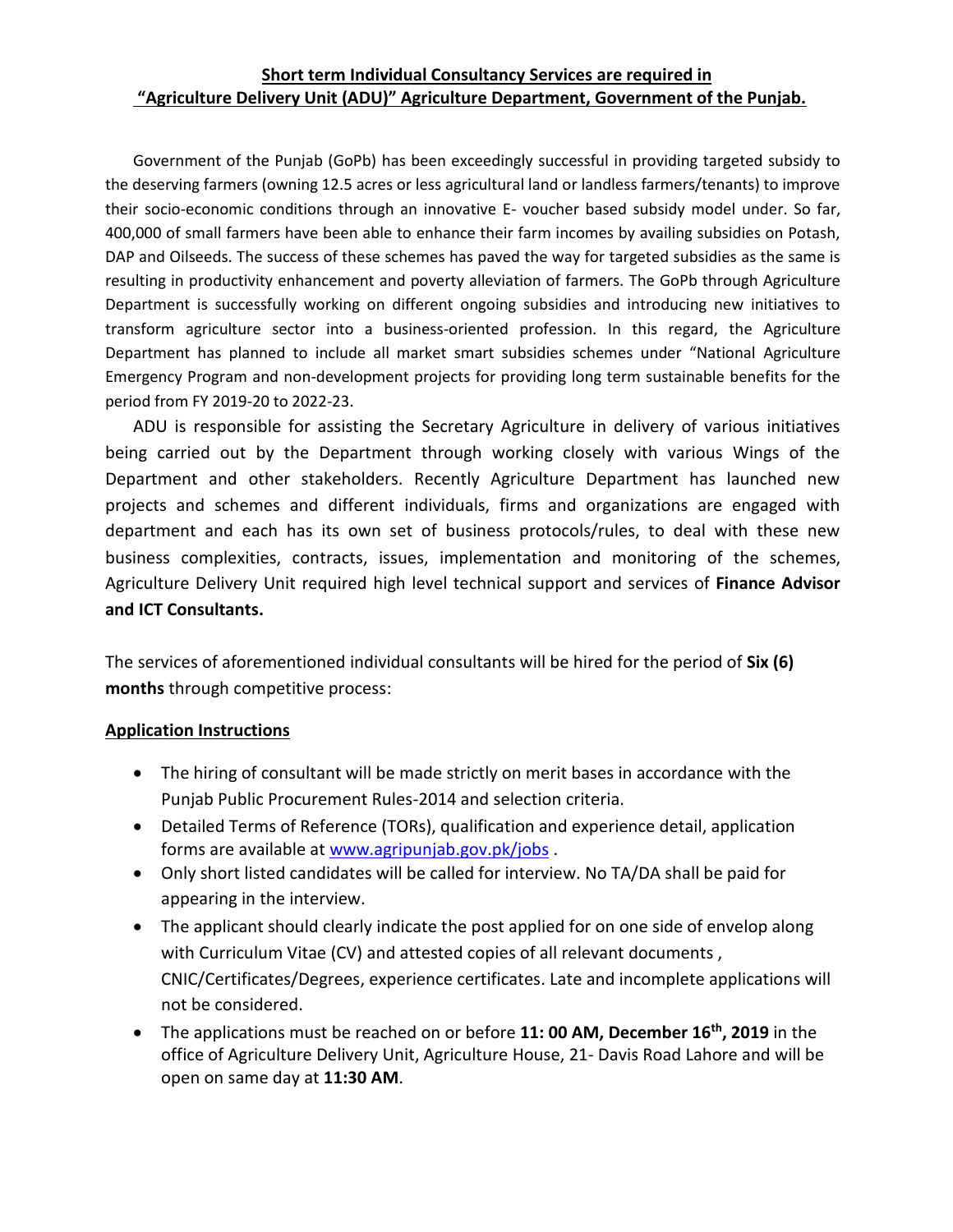## **The Consultant will be evaluated as per following criteria:**

| <b>Criteria/Competencies</b>                    |                         |                | <b>Maximum Points</b> |                      | <b>Points Gained</b>     |
|-------------------------------------------------|-------------------------|----------------|-----------------------|----------------------|--------------------------|
| Academic qualification                          |                         |                | 15                    |                      |                          |
| Working Experience.                             |                         |                | 15                    |                      |                          |
| Demonstrated analytical and writing experience. |                         |                | 10                    |                      |                          |
| Communication and report writing Skills         |                         |                | 10                    |                      |                          |
| Financial capability                            |                         |                | 10                    |                      |                          |
| Approach and methodology                        |                         |                | 15                    |                      |                          |
| Quality of management                           |                         |                | 10                    |                      |                          |
| Creativity/ Out of box thinking                 |                         |                | 15                    |                      |                          |
| <b>Total</b>                                    |                         |                | 100                   |                      |                          |
| Weak: Below 70%                                 | Satisfactory: 70% - 75% | Good: 76% -85% |                       | Very Good: 86% - 95% | Out Standing: 96% - 100% |
|                                                 |                         |                |                       |                      |                          |

## **Job Descriptions / Terms of Reference/Qualification requirements for Consultant**

### **1. Finance Advisor**

- Develop strategies for improvement in financial management and planning of various programs and schemes in close collaboration with the senior officials and various Wings of Agriculture Department
- Conduct financial analysis on schemes and programs of Agriculture Department, especially those being implemented by the private sector service providers, ensuring that maximum benefit is being extended to the farmers at least cost to the Government
- Plan financial audits of various Wings and Projects of Agriculture Department by understanding organization objectives, structure, policies, processes, internal controls, and external regulations; identifying risk areas; preparing audit scope and objectives; preparing audit programs.
- Assesses risks and internal controls by identifying areas of non-compliance; develop and evaluate manuals and financial processes; identifying process weaknesses and inefficiencies and operational issues.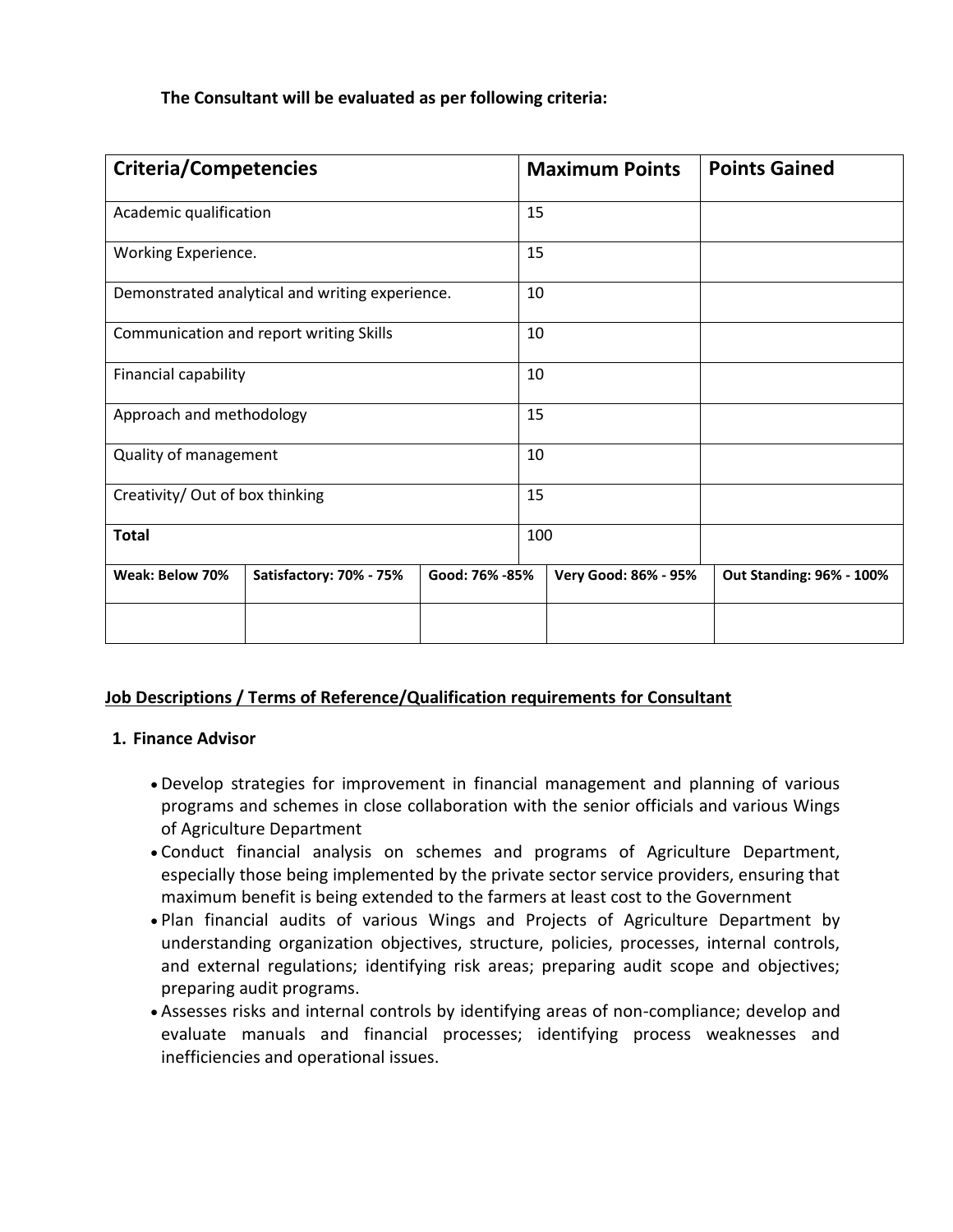- Complete audit work papers and memoranda by documenting audit tests and findings. Communicates audit progress and findings by providing information in status meetings; highlighting unresolved issues; reviewing working papers; preparing final audit reports.
- Supports external auditors by coordinating information requirements.
- Provides financial control information by collecting, analyzing, and summarizing data and trends.
- Meet the financial reporting requirements of the World Bank's SMART Performance for Results program
- Carryout any additional task assigned by Secretary, Agriculture and/or Chief Technical Advisor, Agriculture Delivery Unit

# **Qualification, experience requirements**

- Qualified Chartered Accountant (CA, ACCA, Masters in Finance or equivalent)
- More than 08 years of experience including financial management, financial analysis, financial reporting roles with reputable local or international firms / organizations
- Development sector experience will be an added advantage

# **2. ICT Analyst**

- Provide structured technical inputs to ICT Advisor for identified areas to introduce ICT based projects, by preparing feasibility, technology options analysis, process flow, technology specifications, cost implication, etc.
- Provide input and assist ICT Advisor to develop TORs and tender documents / PC1 for hiring the services of IT companies, if DOA decides to develop any software / application / database.
- Take lead on assigned projects under the guidance and supervision of ICT Advisor.
- Coordinate on issue identification and resolution of the ICT systems and service
- Review systems that have been developed and deployed, identify areas of improvement, provide input towards roadmaps of application releases and actively participate throughout the product development lifecycle.
- Coordinate with various wings of DOA, external departments and DOA technology partner to resolve system issues.
- As per direction of ICT Advisor, provide technical inputs to all matters having ICT angle, that come in discussion with Planning & Development Department, Federal Ministry of Agriculture and Food, and other public and private organizations / stakeholders. He /she will provide strong technical support and guidance to other teams working in / with DOA. The specific details shall be set forth by ICT Advisor, as per need.
- Participate and schedule meetings to liaise with public and private stakeholders and experts on various aspects of agriculture sector, as per advice of ICT Advisor. Moreover, the ICT Analyst will arrange, coordinate and participate in meetings between DOA relevant directorates, government stakeholders, elected representatives and experts, as and when required.
- Take lead on requirements gathering and then articulates and documents business requirements, function and non-functional requirements for new and existing systems.